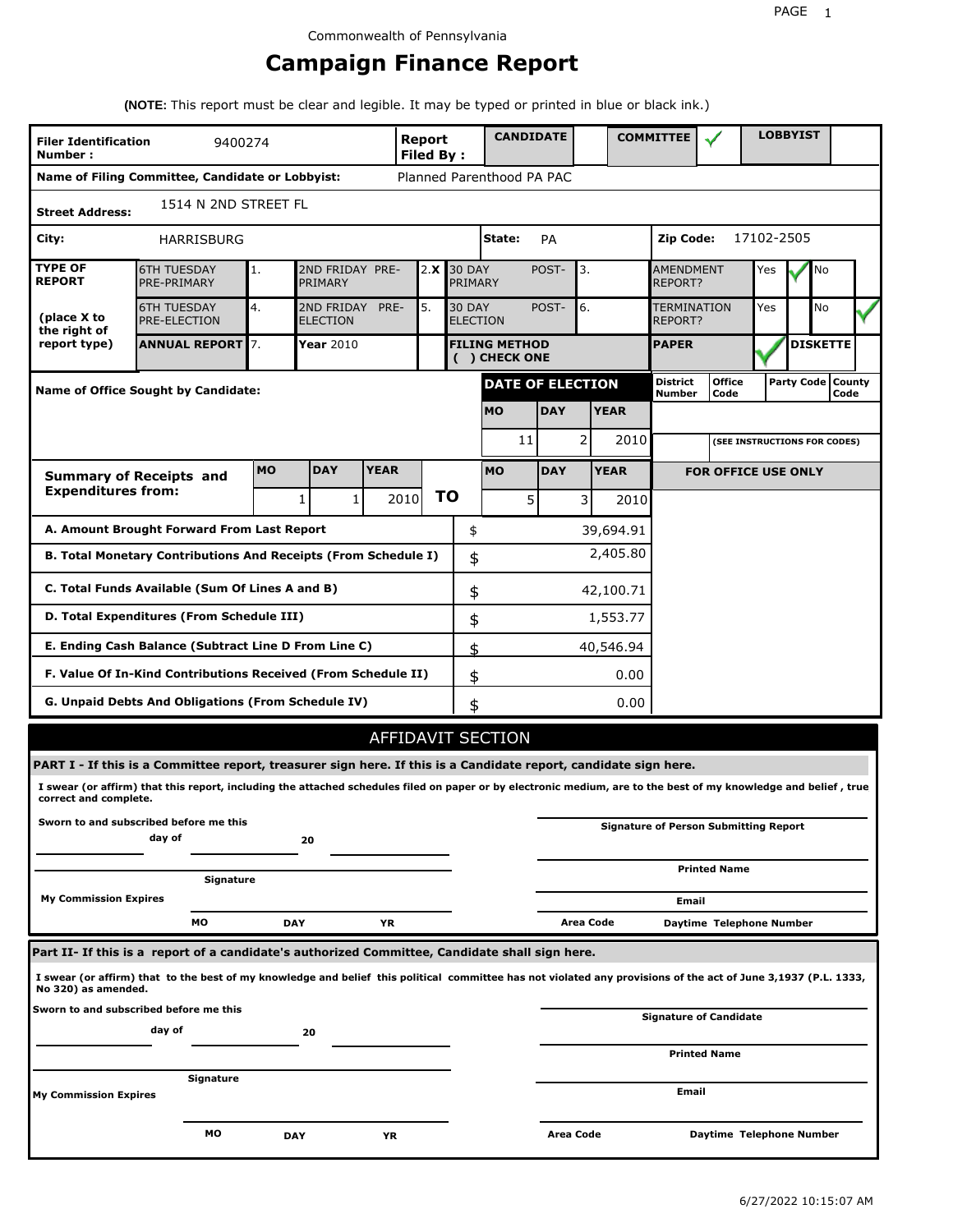# **SCHEDULE I CONTRIBUTIONS AND RECEIPTS**

**Detailed Summary Page**

| <b>Name of Filing Committee or Candidate</b>                                                                                                                                                | <b>Reporting Period</b> |                |          |          |  |  |  |  |
|---------------------------------------------------------------------------------------------------------------------------------------------------------------------------------------------|-------------------------|----------------|----------|----------|--|--|--|--|
| Planned Parenthood PA PAC                                                                                                                                                                   | From:                   | $1/1/2010$ To: |          | 5/3/2010 |  |  |  |  |
| 1. Unitemized Contributions Received - \$50.00 or Less Per Contributor                                                                                                                      |                         |                |          |          |  |  |  |  |
| <b>TOTAL for the Reporting Period</b>                                                                                                                                                       |                         | (1)            | \$       | 644.36   |  |  |  |  |
| 2. Contributions Received - \$50.01 To \$250.00 (From Part A and Part B)                                                                                                                    |                         |                |          |          |  |  |  |  |
| <b>Contributions Received From Political Committees (Part A)</b>                                                                                                                            |                         |                | \$       | 225.00   |  |  |  |  |
| All Other Contributions (Part B)                                                                                                                                                            | \$                      | 1,036.44       |          |          |  |  |  |  |
| <b>TOTAL for the Reporting Period</b>                                                                                                                                                       | (2)                     | \$             | 1,261.44 |          |  |  |  |  |
|                                                                                                                                                                                             |                         |                |          |          |  |  |  |  |
| 3. Contributions Received Over \$250.00 (From Part C and Part D)                                                                                                                            |                         |                |          |          |  |  |  |  |
| <b>Contributions Received From Political Committees (Part C)</b>                                                                                                                            |                         |                | \$       | 0.00     |  |  |  |  |
| All Other Contributions (Part D)                                                                                                                                                            |                         |                | \$       | 500.00   |  |  |  |  |
| <b>TOTAL for the Reporting Period</b>                                                                                                                                                       |                         | (3)            | \$       | 500.00   |  |  |  |  |
| 4. Other Receipts, Refunds, Interest Earned, Returned Checks, Etc. (From Part E)                                                                                                            |                         |                |          |          |  |  |  |  |
| <b>TOTAL for the Reporting Period</b>                                                                                                                                                       |                         | (4)            | \$       | 0.00     |  |  |  |  |
|                                                                                                                                                                                             |                         |                |          |          |  |  |  |  |
| Total Monetary Contributions and Receipts During this Reporting Period (Add and enter amount<br>totals from Boxes 1,2,3 and 4; also enter this amount on Page1, Report Cover Page, Item B.) | \$                      | 2,405.80       |          |          |  |  |  |  |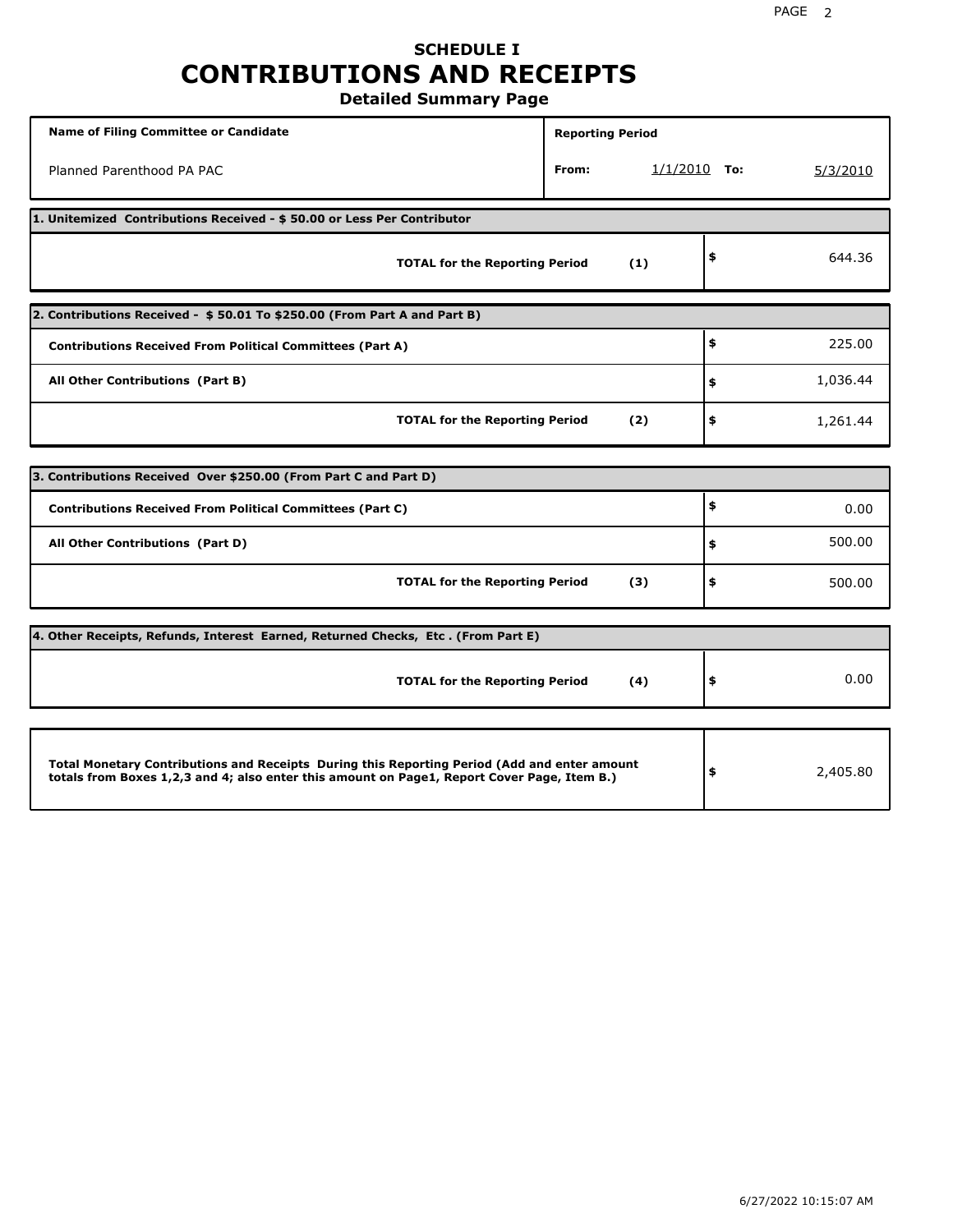**\$50.01 TO \$250.00**

 **Use this Part to itemize only contributions received from political committees with an aggregate value from \$50.01 to \$250.00 in the reporting period.**

| <b>Name of Filing Committee or Candidate</b>                                       |                    |                            |  | <b>Reporting Period</b>      |            |             |    |                   |  |
|------------------------------------------------------------------------------------|--------------------|----------------------------|--|------------------------------|------------|-------------|----|-------------------|--|
| Planned Parenthood PA PAC                                                          |                    |                            |  | From:                        | 1/1/2010   | To:         |    | 5/3/2010          |  |
|                                                                                    |                    |                            |  | <b>DATE</b><br><b>AMOUNT</b> |            |             |    |                   |  |
| <b>Full Name of Contributing Committee</b><br>Lois Herr for Congress 2010          |                    |                            |  | <b>MO</b>                    | <b>DAY</b> | <b>YEAR</b> |    |                   |  |
| <b>Mailing Address</b><br>PO Box 111                                               |                    |                            |  |                              |            |             | \$ | 75.00             |  |
| City<br>Lancaster                                                                  | <b>State</b><br>PA | Zip Code (Plus 4)          |  | 3                            | 30         | 2010        |    |                   |  |
| <b>Full Name of Contributing Committee</b><br><b>Friends to Elect Mark Stevens</b> |                    |                            |  | <b>MO</b>                    | <b>DAY</b> | <b>YEAR</b> |    |                   |  |
| <b>Mailing Address</b><br>PO Box 3067                                              |                    |                            |  |                              |            |             | \$ | 150.00            |  |
| City<br><b>West Chester</b>                                                        | <b>State</b><br>PA | Zip Code (Plus 4)<br>19381 |  | 4                            | 16         | 2010        |    |                   |  |
|                                                                                    |                    |                            |  |                              |            |             |    | <b>PAGE TOTAL</b> |  |
| Enter Grand Total of Part A on Schedule I, Detailed Summary Page, Section 2.       |                    |                            |  |                              |            |             | \$ | 225.00            |  |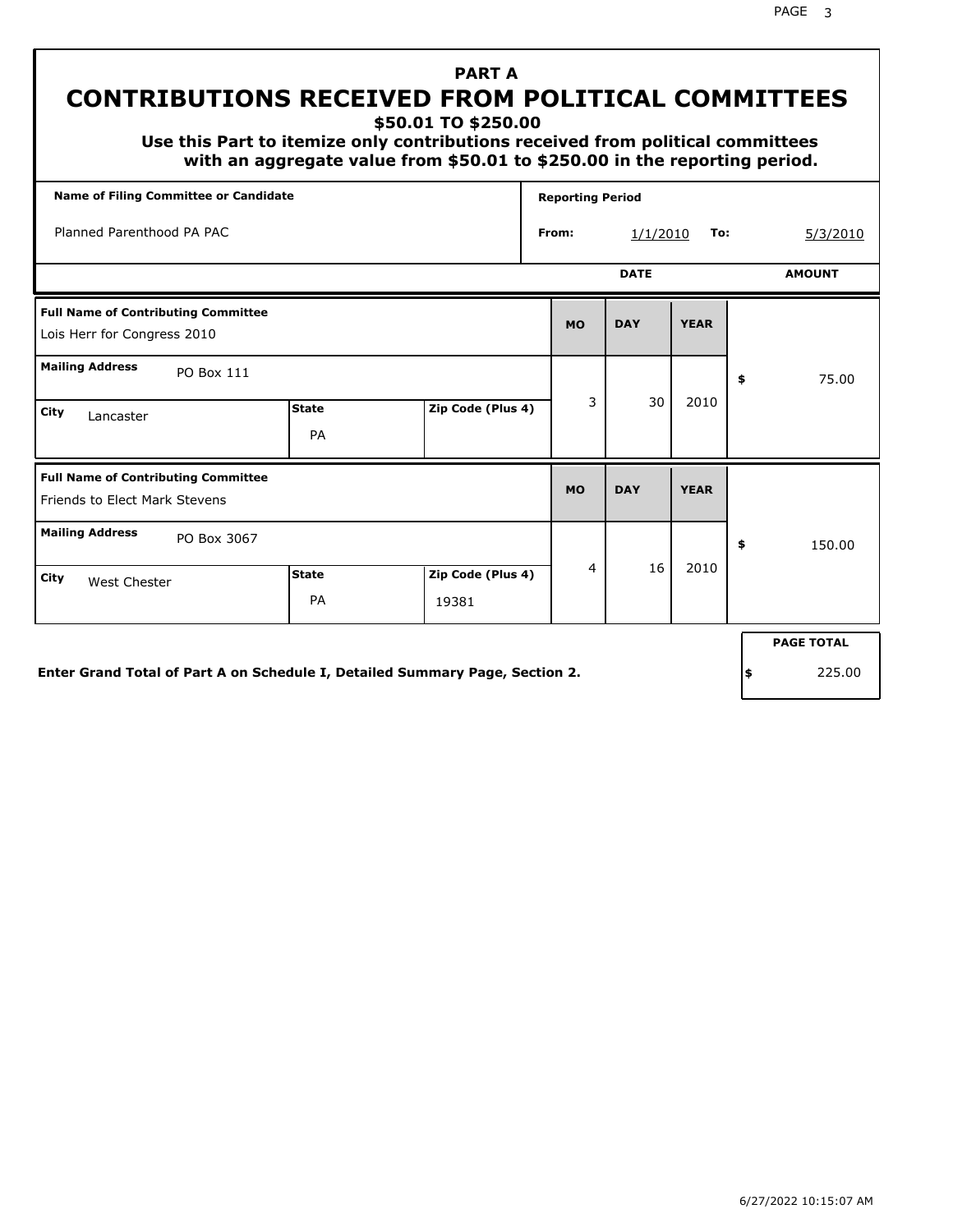| <b>PART B</b><br><b>ALL OTHER CONTRIBUTIONS</b><br>\$50.01 TO \$250.00<br>Use this Part to itemize all other contributions with an aggregate value from<br>\$50.01 to \$250.00 in the reporting period.<br>(Exclude contributions from political committees reported in Part A) |                    |                            |                         |                              |            |             |    |          |  |
|---------------------------------------------------------------------------------------------------------------------------------------------------------------------------------------------------------------------------------------------------------------------------------|--------------------|----------------------------|-------------------------|------------------------------|------------|-------------|----|----------|--|
| <b>Name of Filing Committee or Candidate</b>                                                                                                                                                                                                                                    |                    |                            | <b>Reporting Period</b> |                              |            |             |    |          |  |
| Planned Parenthood PA PAC                                                                                                                                                                                                                                                       |                    |                            | From:                   | $1/1/2010$ To:               |            |             |    | 5/3/2010 |  |
|                                                                                                                                                                                                                                                                                 |                    |                            |                         | <b>DATE</b><br><b>AMOUNT</b> |            |             |    |          |  |
| <b>Full Name of Contributor</b><br>Melissa McSwigan                                                                                                                                                                                                                             |                    |                            |                         | <b>MO</b>                    | <b>DAY</b> | <b>YEAR</b> |    |          |  |
| <b>Mailing Address</b><br>4131 Bigelow Blvd                                                                                                                                                                                                                                     |                    |                            |                         |                              |            |             | \$ | 250.00   |  |
| City<br>Pittsburgh                                                                                                                                                                                                                                                              | <b>State</b>       | Zip Code (Plus 4)          |                         | 4                            | 16         | 2010        |    |          |  |
|                                                                                                                                                                                                                                                                                 | PA                 | 15213                      |                         |                              |            |             |    |          |  |
| <b>Full Name of Contributor</b><br>Karen McCool                                                                                                                                                                                                                                 |                    |                            |                         |                              | <b>DAY</b> | <b>YEAR</b> |    |          |  |
| <b>Mailing Address</b><br>100 Avery Place                                                                                                                                                                                                                                       |                    |                            |                         |                              |            |             | \$ | 71.44    |  |
| City<br>West Chester                                                                                                                                                                                                                                                            | <b>State</b><br>PA | Zip Code (Plus 4)<br>19382 |                         | 4                            | 16         | 2010        |    |          |  |
| <b>Full Name of Contributor</b><br>Sally Cramer                                                                                                                                                                                                                                 |                    |                            |                         | <b>MO</b>                    | <b>DAY</b> | <b>YEAR</b> |    |          |  |
| <b>Mailing Address</b><br>828 Lauber Rd                                                                                                                                                                                                                                         |                    |                            |                         |                              |            |             | ÷, | 62.50    |  |
| <b>City</b><br>West Chester                                                                                                                                                                                                                                                     | <b>State</b><br>PA | Zip Code (Plus 4)<br>19382 |                         | 4                            | 16         | 2010        |    |          |  |
| <b>Full Name of Contributor</b><br>Margaret Leigh Groff                                                                                                                                                                                                                         |                    |                            |                         | <b>MO</b>                    | <b>DAY</b> | <b>YEAR</b> |    |          |  |
| <b>Mailing Address</b><br>Unknown                                                                                                                                                                                                                                               |                    |                            |                         |                              |            |             | \$ | 75.00    |  |
| <b>City</b>                                                                                                                                                                                                                                                                     | <b>State</b><br>PA | Zip Code (Plus 4)          |                         | 4                            | 16         | 2010        |    |          |  |
| <b>Full Name of Contributor</b><br>Marilynne S Rosen                                                                                                                                                                                                                            |                    |                            |                         | <b>MO</b>                    | <b>DAY</b> | <b>YEAR</b> |    |          |  |
| <b>Mailing Address</b><br>7 Byron Rd                                                                                                                                                                                                                                            |                    |                            |                         |                              |            |             | \$ | 75.00    |  |
| City<br>Chadds Ford                                                                                                                                                                                                                                                             | <b>State</b><br>PA | Zip Code (Plus 4)<br>19317 |                         | 4                            | 16         | 2010        |    |          |  |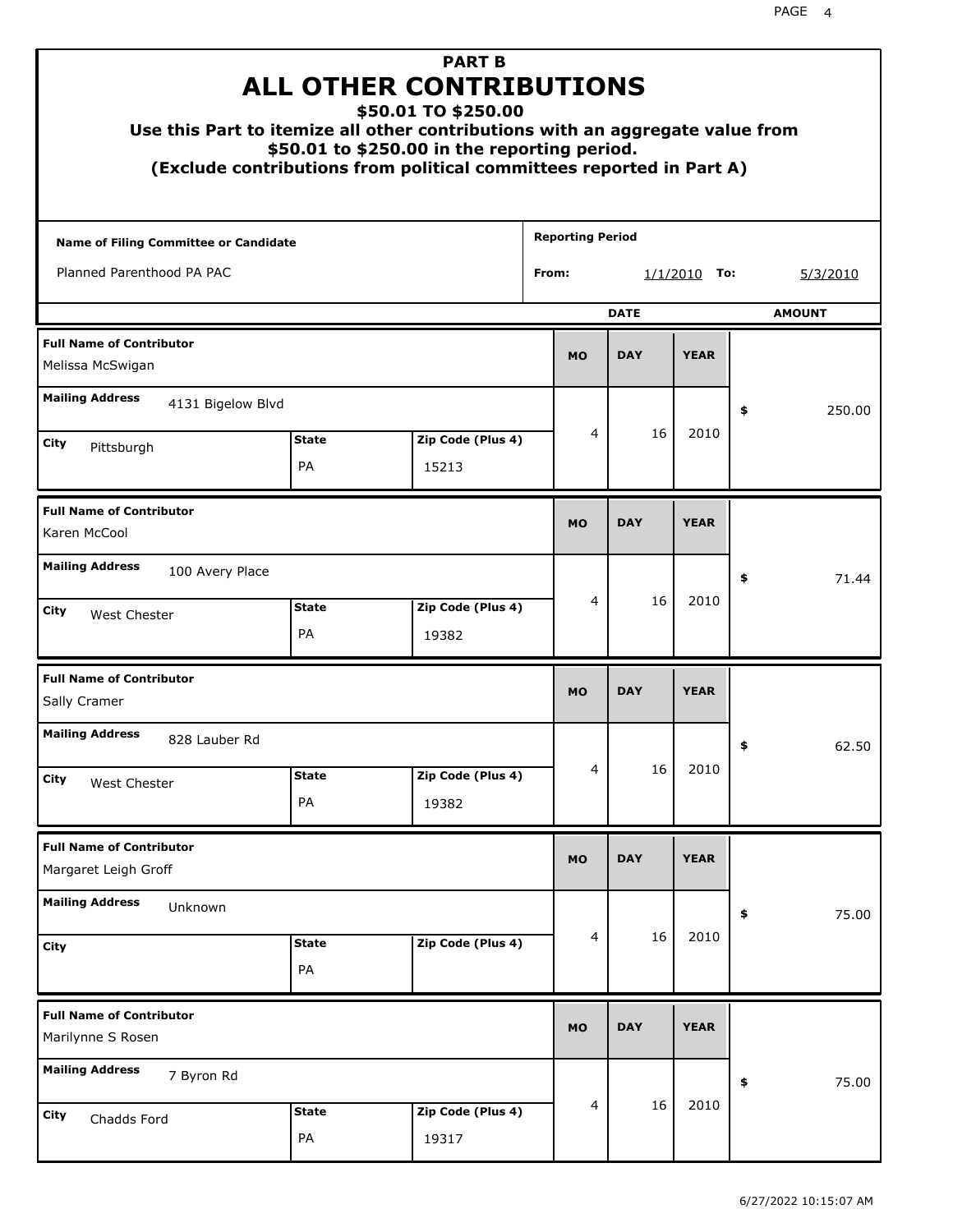| <b>Full Name of Contributor</b><br>Ella and Kelvin Dean             |                    |                            |             |            |             |                   |
|---------------------------------------------------------------------|--------------------|----------------------------|-------------|------------|-------------|-------------------|
| <b>Mailing Address</b><br>321 James Mill Rd                         |                    |                            |             |            |             | 150.00<br>\$      |
| City<br>Elverson                                                    | <b>State</b><br>PA | Zip Code (Plus 4)<br>19520 | 4           | 16         | 2010        |                   |
| <b>Full Name of Contributor</b><br>Lewis Ross                       |                    |                            | <b>MO</b>   | <b>DAY</b> | <b>YEAR</b> |                   |
| <b>Mailing Address</b><br>333 W Street Rd                           |                    |                            |             |            |             | 75.00<br>\$       |
| City<br>Kennett Square                                              | <b>State</b><br>PA | Zip Code (Plus 4)<br>19348 | 4           | 16         | 2010        |                   |
| <b>Full Name of Contributor</b><br>Kathryn Williams                 | <b>MO</b>          | <b>DAY</b>                 | <b>YEAR</b> |            |             |                   |
| <b>Mailing Address</b><br>12 Woodland Circle<br>City<br>Downingtown | <b>State</b><br>PA | Zip Code (Plus 4)<br>19335 | 16<br>4     |            | 2010        | 75.00<br>\$       |
| <b>Full Name of Contributor</b><br>Judith Wilson                    |                    |                            | <b>MO</b>   | <b>DAY</b> | <b>YEAR</b> |                   |
| <b>Mailing Address</b><br>1947 Black Rock Lane                      |                    |                            |             |            |             | \$<br>75.00       |
| City<br>Paoli                                                       | <b>State</b><br>PA | Zip Code (Plus 4)<br>19301 | 4           | 16         | 2010        |                   |
| <b>Full Name of Contributor</b><br>Cathy Wilson                     |                    |                            | MU          | <b>DAY</b> | <b>YEAR</b> |                   |
| <b>Mailing Address</b><br>108 East Biddle St                        |                    |                            |             |            |             | 75.00<br>\$       |
| City<br>West Chester                                                | <b>State</b><br>PA | Zip Code (Plus 4)<br>19380 | 4           | 16         | 2010        |                   |
| <b>Full Name of Contributor</b><br>Kathryn Jones                    |                    |                            | <b>MO</b>   | <b>DAY</b> | <b>YEAR</b> |                   |
| <b>Mailing Address</b><br>51 Bridle Way                             |                    |                            |             |            | 52.50<br>\$ |                   |
| City<br>Newtown Square                                              | <b>State</b><br>PA | Zip Code (Plus 4)<br>19073 | 4           | 16         | 2010        |                   |
|                                                                     |                    |                            |             |            |             | <b>PAGE TOTAL</b> |

**Enter Grand Total of Part A on Schedule I, Detailed Summary Page, Section 2.**

**\$** 1,036.44

6/27/2022 10:15:07 AM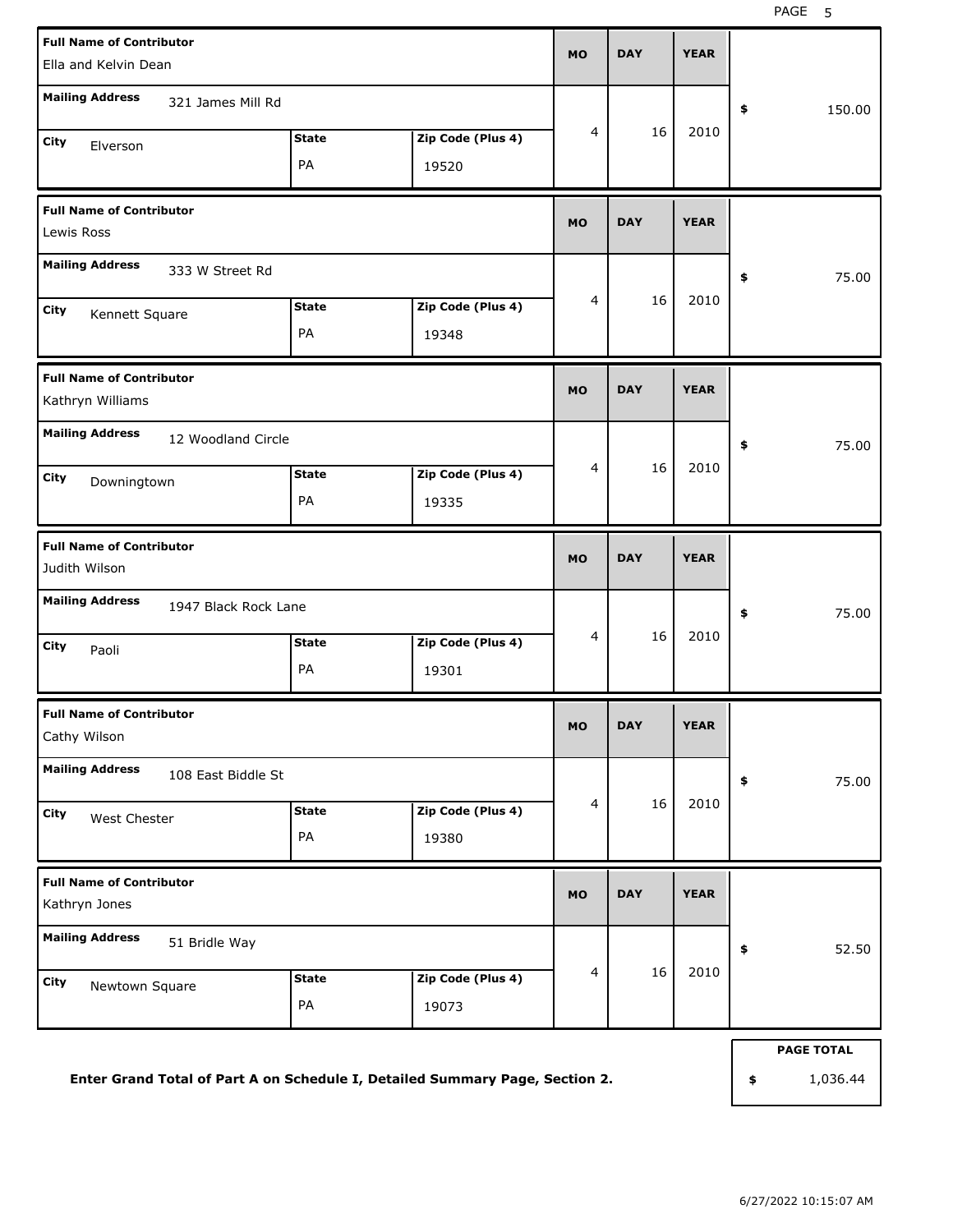# **PART C Contributions Received From Political Committees**

**OVER \$250.00**

 **Use this Part to itemize only contributions received from Political committees with an aggregate value from Over \$250.00 in the reporting period.**

| Name of Filing Committee or Candidate                                        |              | <b>Reporting Period</b> |             |            |             |    |                   |
|------------------------------------------------------------------------------|--------------|-------------------------|-------------|------------|-------------|----|-------------------|
|                                                                              |              | From:                   |             |            | To:         |    |                   |
|                                                                              |              |                         | <b>DATE</b> |            |             |    | <b>AMOUNT</b>     |
| <b>Full Name of Contributing Committee</b>                                   |              |                         | <b>MO</b>   | <b>DAY</b> | <b>YEAR</b> |    |                   |
| <b>Mailing Address</b>                                                       |              |                         |             |            |             | \$ | 0.00              |
| City                                                                         | <b>State</b> | Zip Code (Plus 4)       |             |            |             |    |                   |
|                                                                              |              |                         |             |            |             |    | <b>PAGE TOTAL</b> |
| Enter Grand Total of Part C on Schedule I, Detailed Summary Page, Section 3. |              |                         |             |            |             | \$ | 0.00              |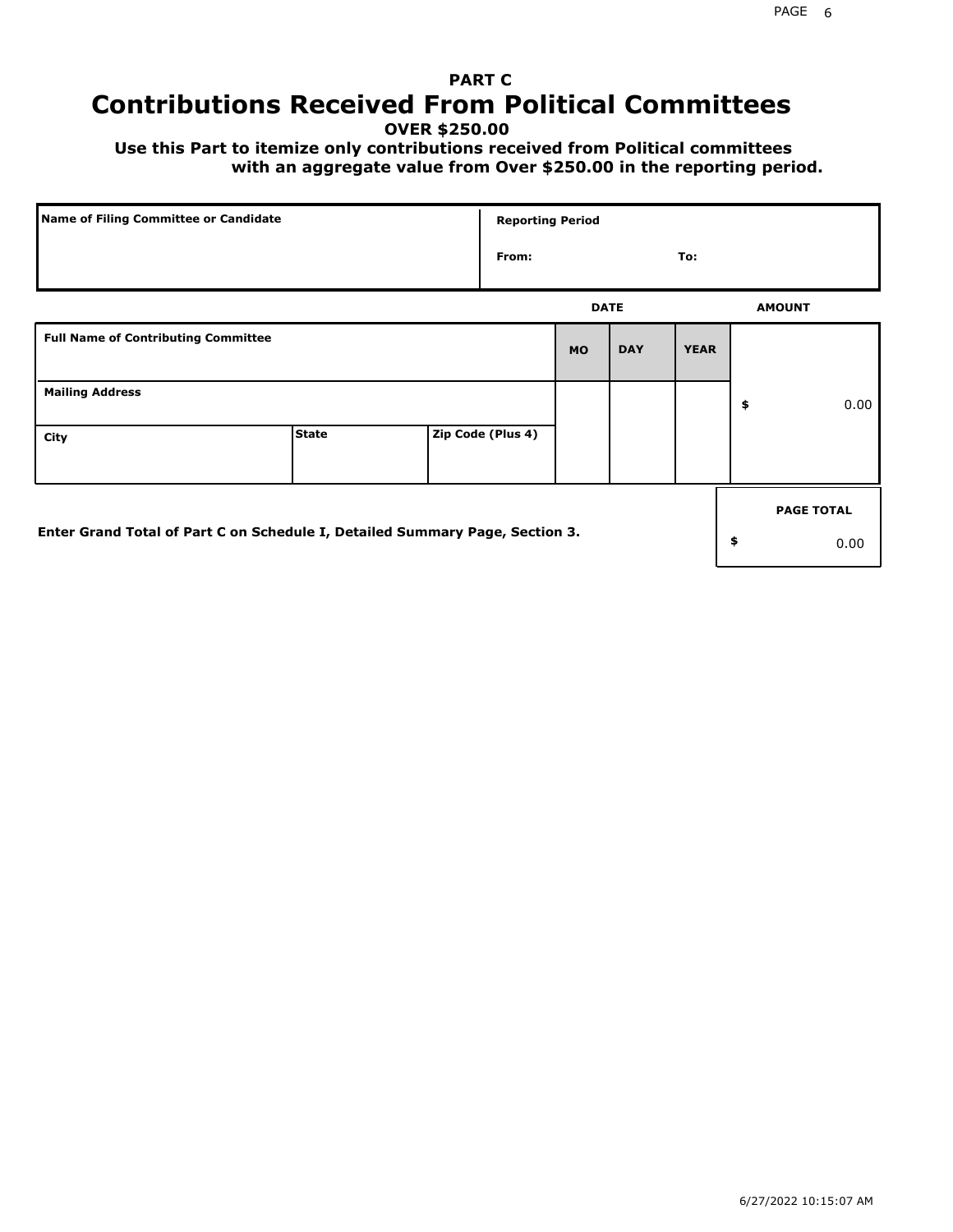## **PART D ALL OTHER CONTRIBUTIONS**

#### **OVER \$250.00**

#### **Use this Part to itemize all other contributions with an aggregate value of**

 **over \$250.00 in the reporting period.**

 **(Exclude contributions from political committees reported in Part C.)** 

| Name of Filing Committee or Candidate                                        |                    |                            |       |                              | <b>Reporting Period</b> |                |                   |  |
|------------------------------------------------------------------------------|--------------------|----------------------------|-------|------------------------------|-------------------------|----------------|-------------------|--|
| Planned Parenthood PA PAC                                                    |                    |                            | From: |                              |                         | $1/1/2010$ To: | 5/3/2010          |  |
|                                                                              |                    |                            |       |                              | <b>DATE</b>             |                | <b>AMOUNT</b>     |  |
| <b>Full Name of Contributor</b><br>Wendy C Wolf                              |                    |                            |       | <b>MO</b>                    | <b>DAY</b>              | <b>YEAR</b>    |                   |  |
| <b>Mailing</b><br>105 Laurier Place<br><b>Address</b>                        |                    |                            |       |                              |                         |                | 500.00<br>\$      |  |
| <b>City</b><br>Bryn Mawr                                                     | <b>State</b><br>PA | Zip Code (Plus 4)<br>19010 |       | 3                            | 20                      | 2010           |                   |  |
| <b>Employer Name</b><br>Unknown                                              |                    |                            |       | <b>Occupation</b><br>Unknown |                         |                |                   |  |
| <b>Employer Mailing Address/Principal Place of</b><br><b>Business</b>        |                    | City                       |       |                              | <b>State</b>            |                | Zip Code (Plus 4) |  |
|                                                                              |                    |                            |       |                              | PA                      |                |                   |  |
| Enter Grand Total of Part C on Schedule I, Detailed Summary Page, Section 3. |                    |                            |       |                              | <b>PAGE TOTAL</b>       |                |                   |  |
|                                                                              |                    |                            |       |                              |                         | \$             | 500.00            |  |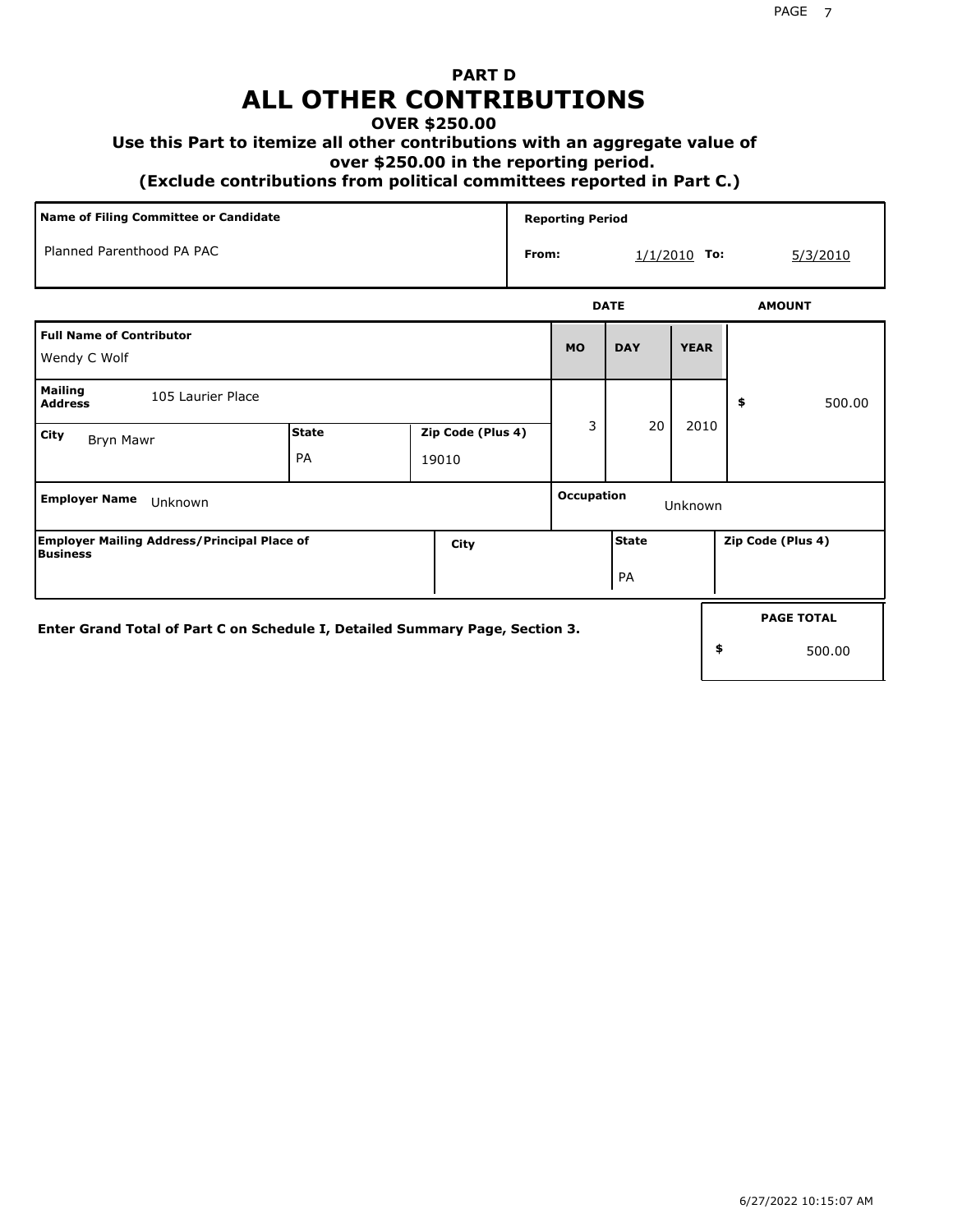### **PART E OTHER RECEIPTS**

#### **REFUNDS, INTEREST INCOME, RETURNED CHECKS, ETC.**

 **Use this Part to report refunds received, interest earned, returned checks and**

### **prior expenditures that were returned to the filer.**

| Name of Filing Committee or Candidate                                        |              |                   |              | <b>Reporting Period</b> |             |             |    |                   |      |  |
|------------------------------------------------------------------------------|--------------|-------------------|--------------|-------------------------|-------------|-------------|----|-------------------|------|--|
|                                                                              |              |                   | From:<br>To: |                         |             |             |    |                   |      |  |
|                                                                              |              |                   |              |                         | <b>DATE</b> |             |    | <b>AMOUNT</b>     |      |  |
| <b>Full Name</b>                                                             |              |                   |              | <b>MO</b>               | <b>DAY</b>  | <b>YEAR</b> |    |                   |      |  |
| <b>Mailing Address</b>                                                       |              |                   |              |                         |             |             | \$ |                   | 0.00 |  |
| City                                                                         | <b>State</b> | Zip Code (Plus 4) |              |                         |             |             |    |                   |      |  |
| <b>Receipt Description</b>                                                   |              |                   |              |                         |             |             |    |                   |      |  |
| Enter Grand Total of Part E on Schedule I, Detailed Summary Page, Section 4. |              |                   |              |                         |             |             |    | <b>PAGE TOTAL</b> |      |  |
|                                                                              |              |                   |              |                         |             |             | \$ |                   | 0.00 |  |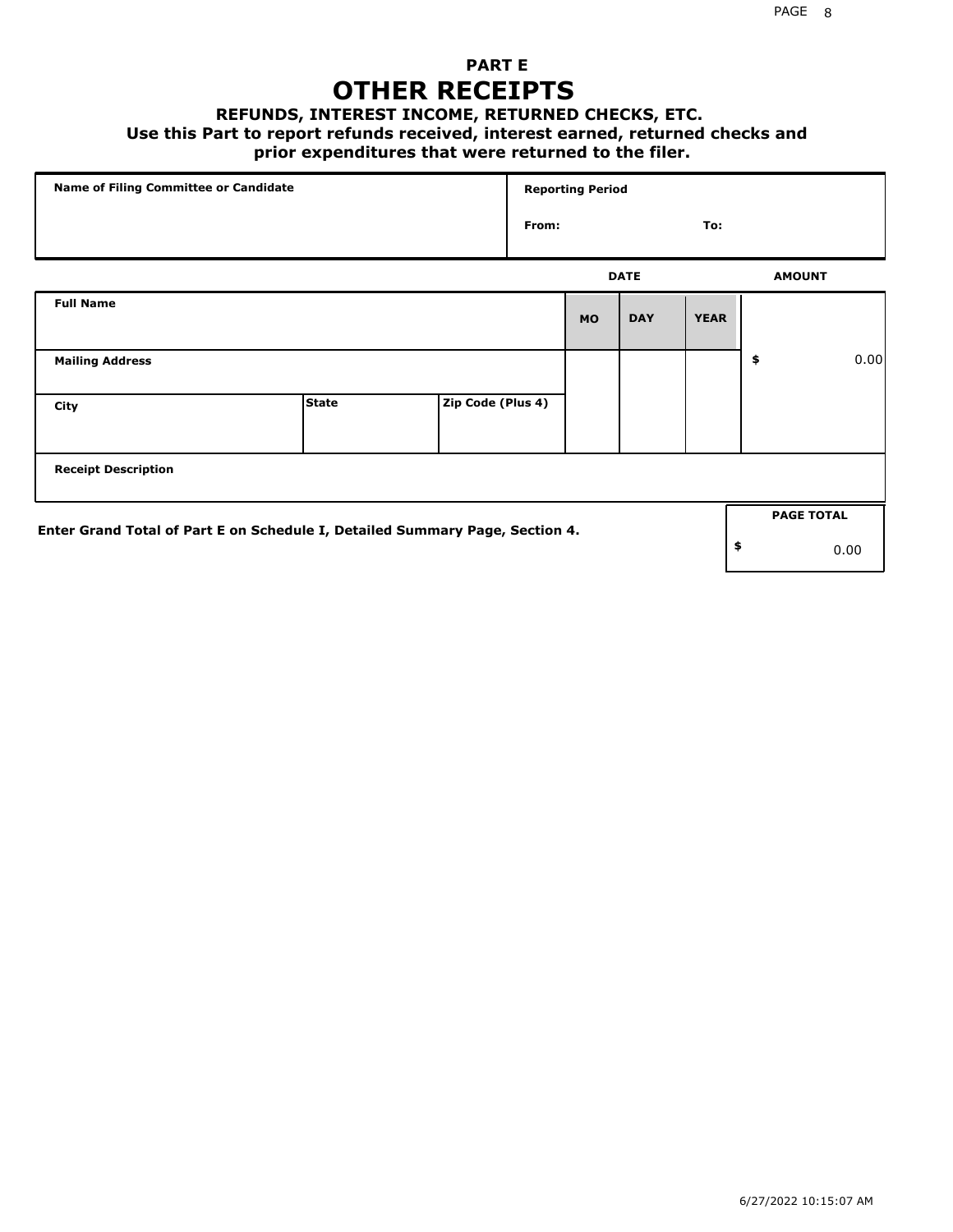# **SCHEDULE II IN-KIND CONTRIBUTIONS AND VALUABLE THINGS RECEIVED**

#### **USE THIS SCHEDULE TO REPORT ALL IN-KIND CONTRIBUTIONS OF VALUABLE THINGS DURING THE REPORTING PERIOD.**

**Detailed Summary Page**

| <b>Name of Filing Committee or Candidate</b>                                                                                                                                | <b>Reporting Period</b> |                |          |
|-----------------------------------------------------------------------------------------------------------------------------------------------------------------------------|-------------------------|----------------|----------|
| Planned Parenthood PA PAC                                                                                                                                                   | From:                   | $1/1/2010$ To: | 5/3/2010 |
| 1. UNITEMIZED IN-KIND CONTRIBUTIONS RECEIVED - VALUE OF \$50.00 OR LESS PER CONTRIBUTOR                                                                                     |                         |                |          |
| <b>TOTAL for the Reporting Period</b>                                                                                                                                       | (1)                     | \$             | 9.91     |
| 2. IN-KIND CONTRIBUTIONS RECEIVED - VALUE OF \$50.01 TO \$250.00 (FROM PART F)                                                                                              |                         |                |          |
| <b>TOTAL for the Reporting Period</b>                                                                                                                                       | (2)                     | \$             | 0.00     |
| 3. IN-KIND CONTRIBUTION RECIEVED - VALUE OVER \$250.00 (FROM PART G)                                                                                                        |                         |                |          |
| <b>TOTAL for the Reporting Period</b>                                                                                                                                       | (3)                     | \$             | 0.00     |
| TOTAL VALUE OF IN-KIND CONTRIBUTIONS DURING THIS REPORTING PERIOD (Add and enter<br>amount totals from Boxes 1,2, and 3; also enter on Page 1, Reports Cover Page, Item F.) |                         | \$             | 9.91     |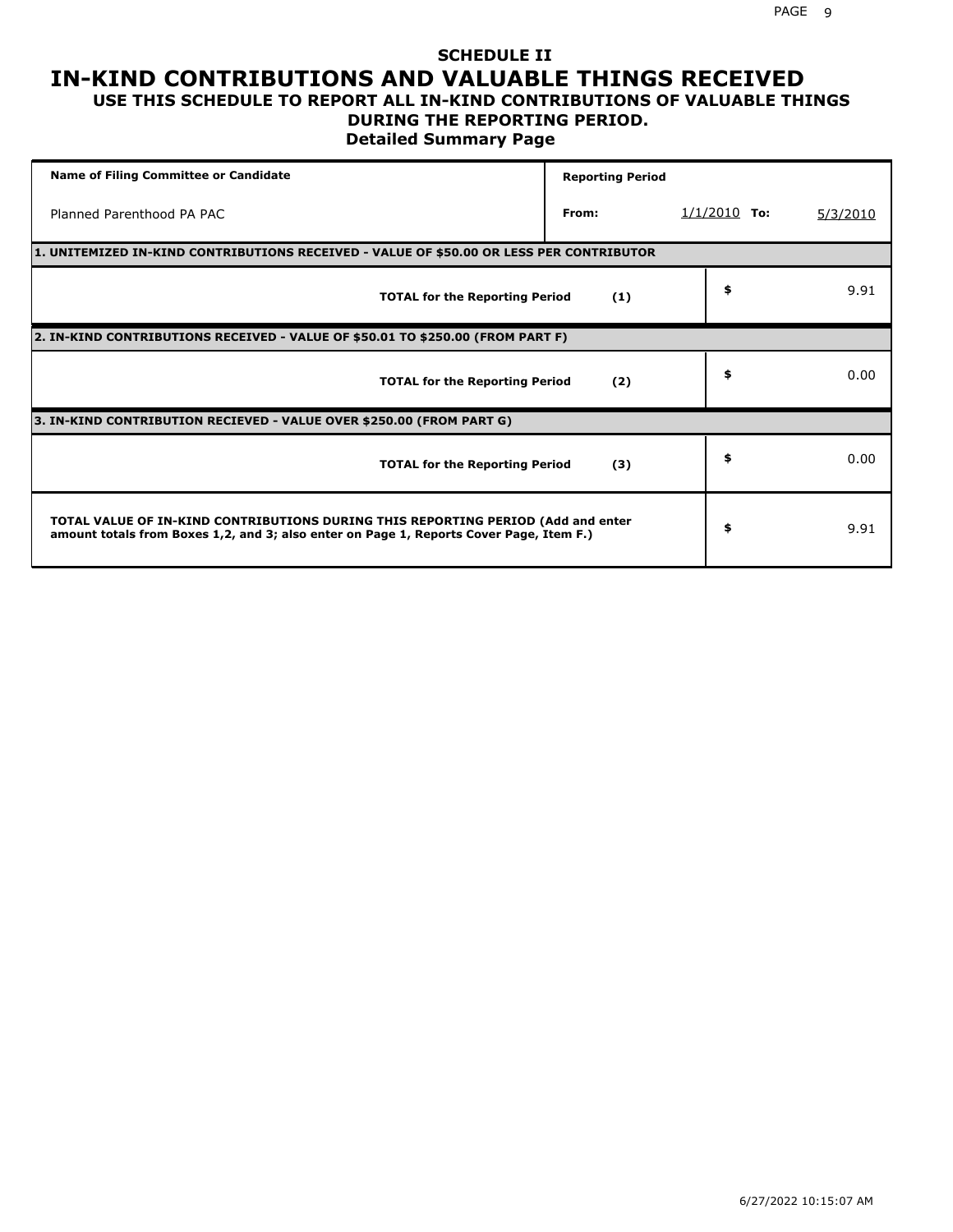## **SCHEDULE II PART F IN-KIND CONTRIBUTIONS RECEIVED**

### **VALUE OF \$50.01 TO \$250.00**

| <b>Name of Filing Committee or Candidate</b>                                                                  |              |                   | <b>Reporting Period</b> |                   |             |               |      |
|---------------------------------------------------------------------------------------------------------------|--------------|-------------------|-------------------------|-------------------|-------------|---------------|------|
|                                                                                                               |              |                   | From:                   |                   |             | To:           |      |
|                                                                                                               |              |                   |                         | <b>DATE</b>       |             | <b>AMOUNT</b> |      |
| <b>Full Name of Contributor</b>                                                                               |              |                   | <b>MO</b>               | <b>DAY</b>        | <b>YEAR</b> |               |      |
| <b>Mailing Address</b>                                                                                        |              |                   |                         |                   |             | \$            | 0.00 |
| City                                                                                                          | <b>State</b> | Zip Code (Plus 4) |                         |                   |             |               |      |
| <b>Description of Contribution:</b>                                                                           |              |                   |                         |                   |             |               |      |
| Enter Grand Total of Part F on Schedule II, In-Kind Contributions Detailed Summary Page,<br><b>Section 2.</b> |              |                   |                         | <b>PAGE TOTAL</b> |             |               |      |
|                                                                                                               |              |                   |                         |                   | \$          |               | 0.00 |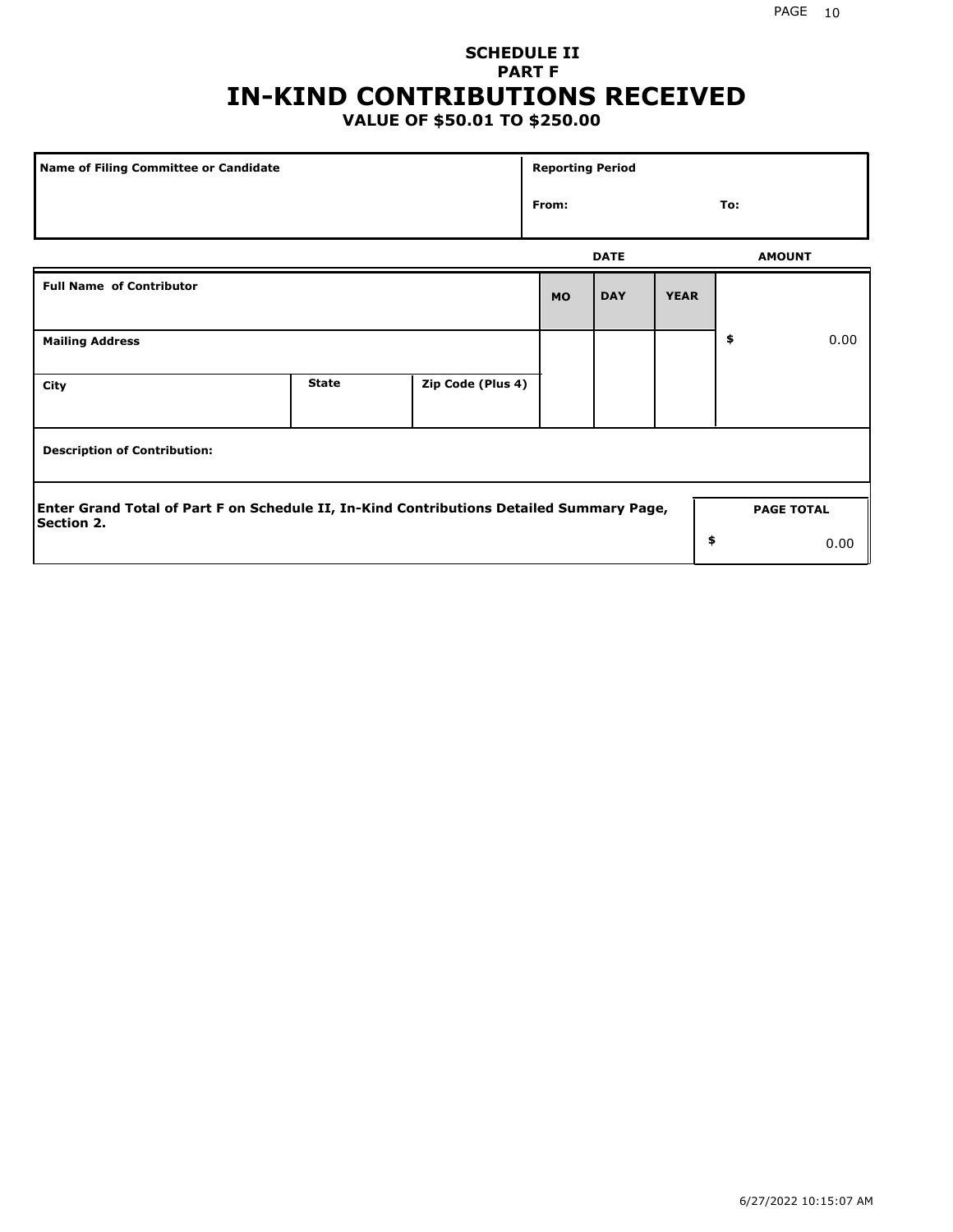#### PAGE 11

### **SCHEDULE II PART G IN-KIND CONTRIBUTIONS RECEIVED VALUE OVER \$250.00**

| <b>Name of Filing Committee or Candidate</b>                                                                                |              |  |                  |  | <b>Reporting Period</b> |                   |                                    |             |    |                   |      |
|-----------------------------------------------------------------------------------------------------------------------------|--------------|--|------------------|--|-------------------------|-------------------|------------------------------------|-------------|----|-------------------|------|
|                                                                                                                             |              |  |                  |  |                         | To:<br>From:      |                                    |             |    |                   |      |
|                                                                                                                             |              |  |                  |  |                         |                   | <b>DATE</b>                        |             |    | <b>AMOUNT</b>     |      |
| <b>Full Name of Contributor</b>                                                                                             |              |  |                  |  |                         | <b>MO</b>         | <b>DAY</b>                         | <b>YEAR</b> |    |                   |      |
| <b>Mailing Address</b>                                                                                                      |              |  |                  |  |                         |                   |                                    |             | \$ |                   | 0.00 |
| City                                                                                                                        | <b>State</b> |  | Zip Code(Plus 4) |  |                         |                   |                                    |             |    |                   |      |
| <b>Employer of Contributor</b>                                                                                              |              |  |                  |  |                         | <b>Occupation</b> |                                    |             |    |                   |      |
| <b>Zip Code(Plus</b><br><b>State</b><br><b>Employer Mailing Address/Principal Place of</b><br>City<br>4)<br><b>Business</b> |              |  |                  |  |                         |                   | <b>Description of Contribution</b> |             |    |                   |      |
| Enter Grand Total of Part G on Schedule II, In-Kind Contributions Detailed<br><b>Summary Page, Section 3.</b>               |              |  |                  |  |                         |                   |                                    |             |    | <b>PAGE TOTAL</b> | 0.00 |